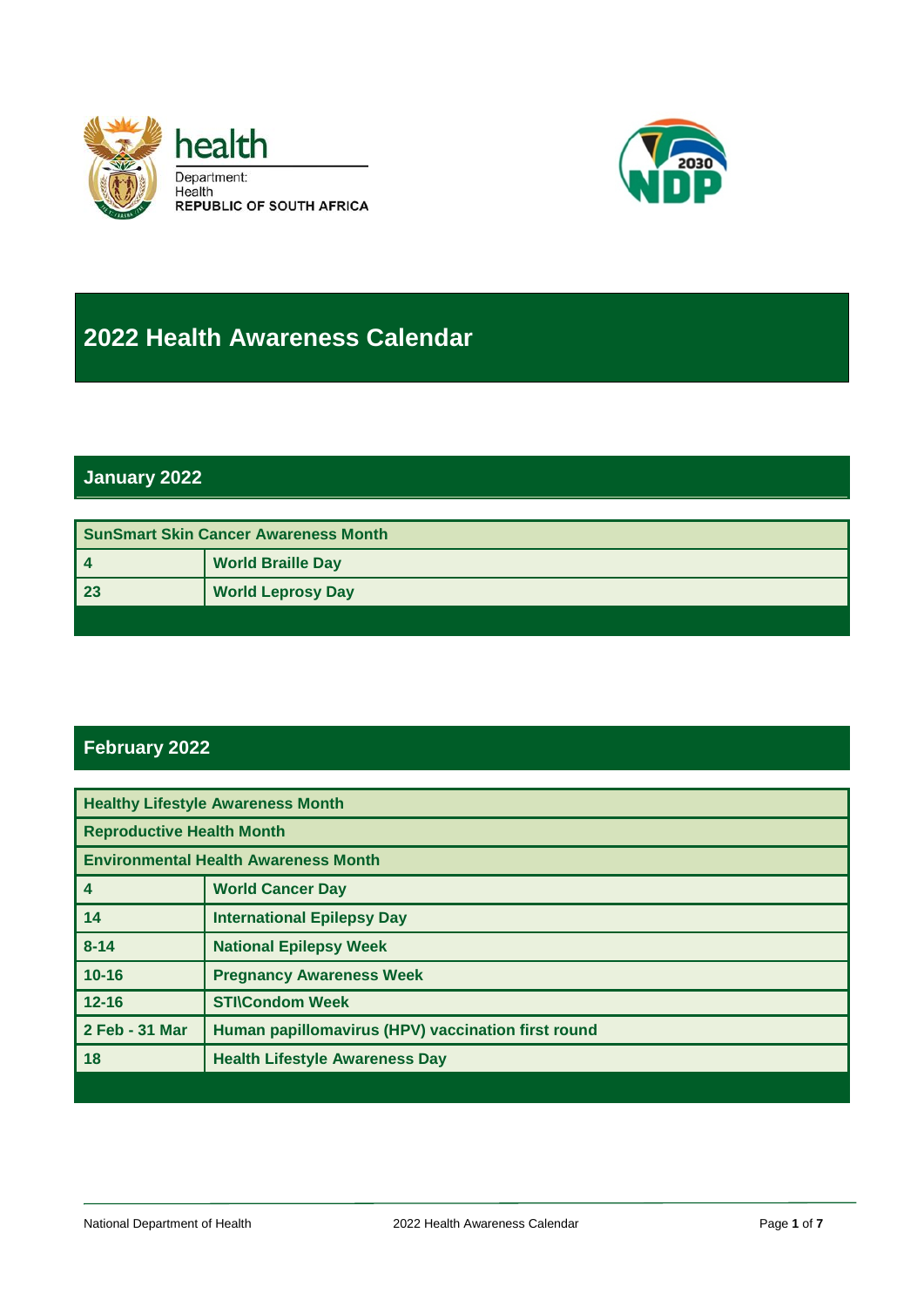#### **March 2022**

| <b>TB Awareness Month</b> |                                        |
|---------------------------|----------------------------------------|
| $\mathbf{3}$              | <b>World Hearing Day</b>               |
| $\overline{\mathbf{3}}$   | <b>World Birth Defects Day</b>         |
| 4                         | <b>World Obesity Day</b>               |
| $6 - 12$                  | <b>World Glaucoma Week</b>             |
| 8                         | <b>International Women's Day</b>       |
| $14 - 20$                 | <b>World Salt Awareness Week</b>       |
| 10                        | <b>World Kidney Day</b>                |
| 12                        | <b>World Glaucoma Day</b>              |
| 20                        | <b>World Head Injury Awareness Day</b> |
| 21                        | <b>Human Rights Day</b>                |
| 21                        | <b>World Down Syndrome Day</b>         |
| 24                        | <b>World TB Day</b>                    |
|                           |                                        |

### **April 2022**

| <b>Health Awareness Month</b> |                                   |
|-------------------------------|-----------------------------------|
| l 2                           | <b>World Autism Awareness Day</b> |
| 7                             | <b>World Health Day</b>           |
| 17                            | <b>World Haemophilia Day</b>      |
| 24-30                         | <b>African Vaccination Week</b>   |
| $\overline{25}$               | <b>World Malaria Day</b>          |
|                               |                                   |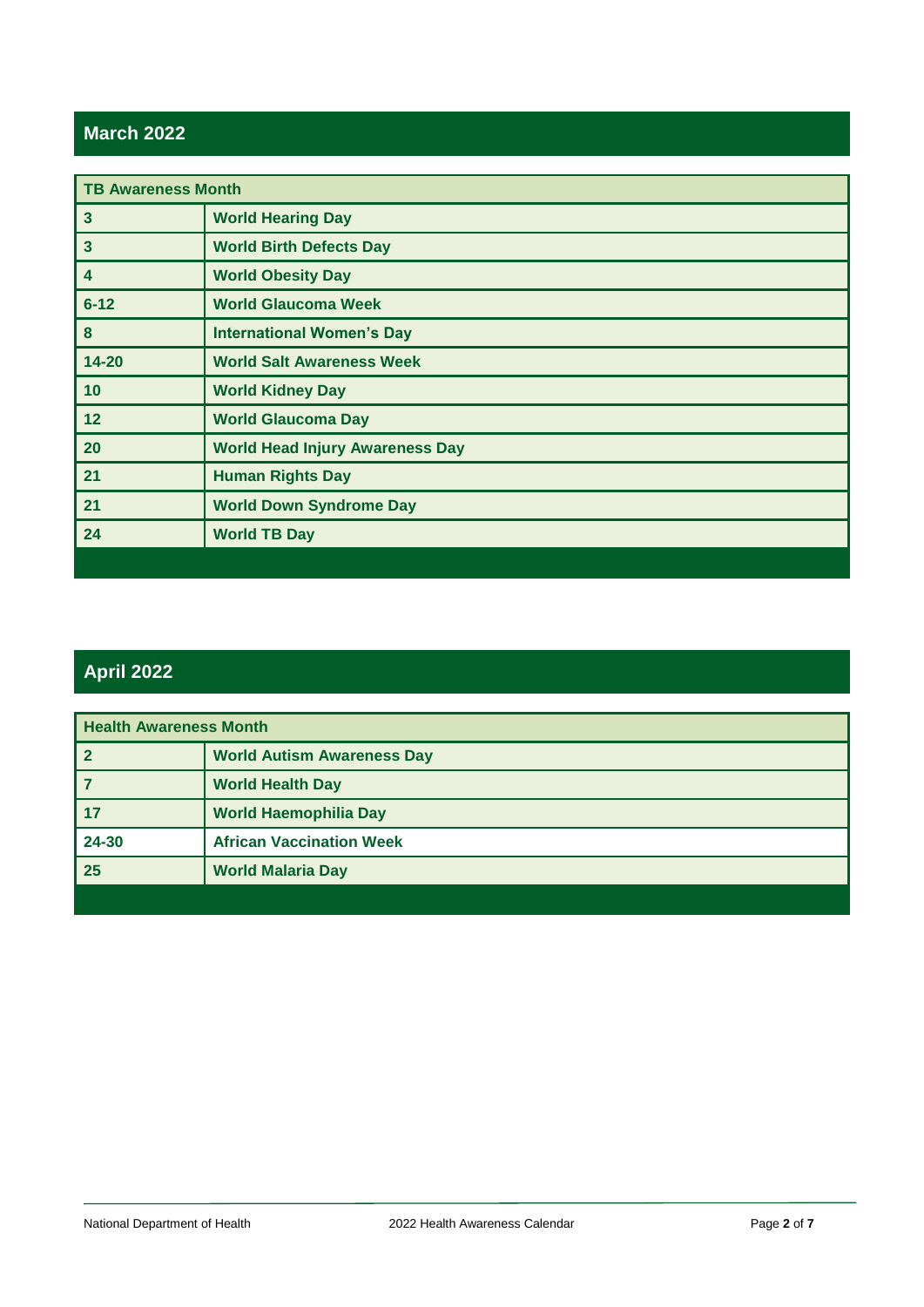## **May 2022**

| <b>Anti-tobacco Campaign Month</b>            |                                                                                                  |
|-----------------------------------------------|--------------------------------------------------------------------------------------------------|
| <b>Burns Awareness Month</b>                  |                                                                                                  |
| <b>International Multiple Sclerosis Month</b> |                                                                                                  |
| $1 - 7$                                       | <b>Hospice Week</b>                                                                              |
| 5                                             | <b>World Hand Hygiene Day</b>                                                                    |
| 5                                             | <b>International Midwives Day</b>                                                                |
| $6 - 12$                                      | <b>National Burns Awareness Week</b>                                                             |
| 8                                             | <b>World Red Cross Day</b>                                                                       |
| 10                                            | <b>Global Move for Health Day</b>                                                                |
| 12                                            | <b>International Awareness Day for Chronic Immunological and Neurological</b><br><b>Diseases</b> |
| 12                                            | <b>International Nurses Day</b>                                                                  |
| <b>15 May-15 Jun</b>                          | <b>Go Turquoise for the Elderly Campaign</b>                                                     |
| 17                                            | <b>World Hypertension Day</b>                                                                    |
| 28                                            | <b>International Day of Action for Women's Health</b>                                            |
| 29 May- 5 June                                | <b>Child Protection Week</b>                                                                     |
| 31                                            | <b>World No Tobacco Day</b>                                                                      |

#### **June 2022**

| <b>Men's Health Month</b>                    |                                                                     |
|----------------------------------------------|---------------------------------------------------------------------|
| <b>National Blood Donor Month</b>            |                                                                     |
| <b>National Youth Month</b>                  |                                                                     |
| <b>Go Turquoise for the Elderly Campaign</b> |                                                                     |
| $\mathbf 1$                                  | <b>International Children's Day</b>                                 |
| $\sqrt{5}$                                   | <b>World Environment Day</b>                                        |
| $\sqrt{5}$                                   | <b>National Cancer Survivors Day</b>                                |
| $7 - 13$                                     | <b>World Heart Rhythm Week</b>                                      |
| 14                                           | <b>World Blood Donor Day</b>                                        |
| 15                                           | <b>World Elder Abuse Awareness Day</b>                              |
| 16                                           | <b>Youth Day</b>                                                    |
| $20 - 26$                                    | <b>SANCA Drug Awareness Week</b>                                    |
| 25                                           | <b>World Vitiligo Day</b>                                           |
| 26                                           | <b>International Day against Drug Abuse and Illicit Trafficking</b> |
|                                              |                                                                     |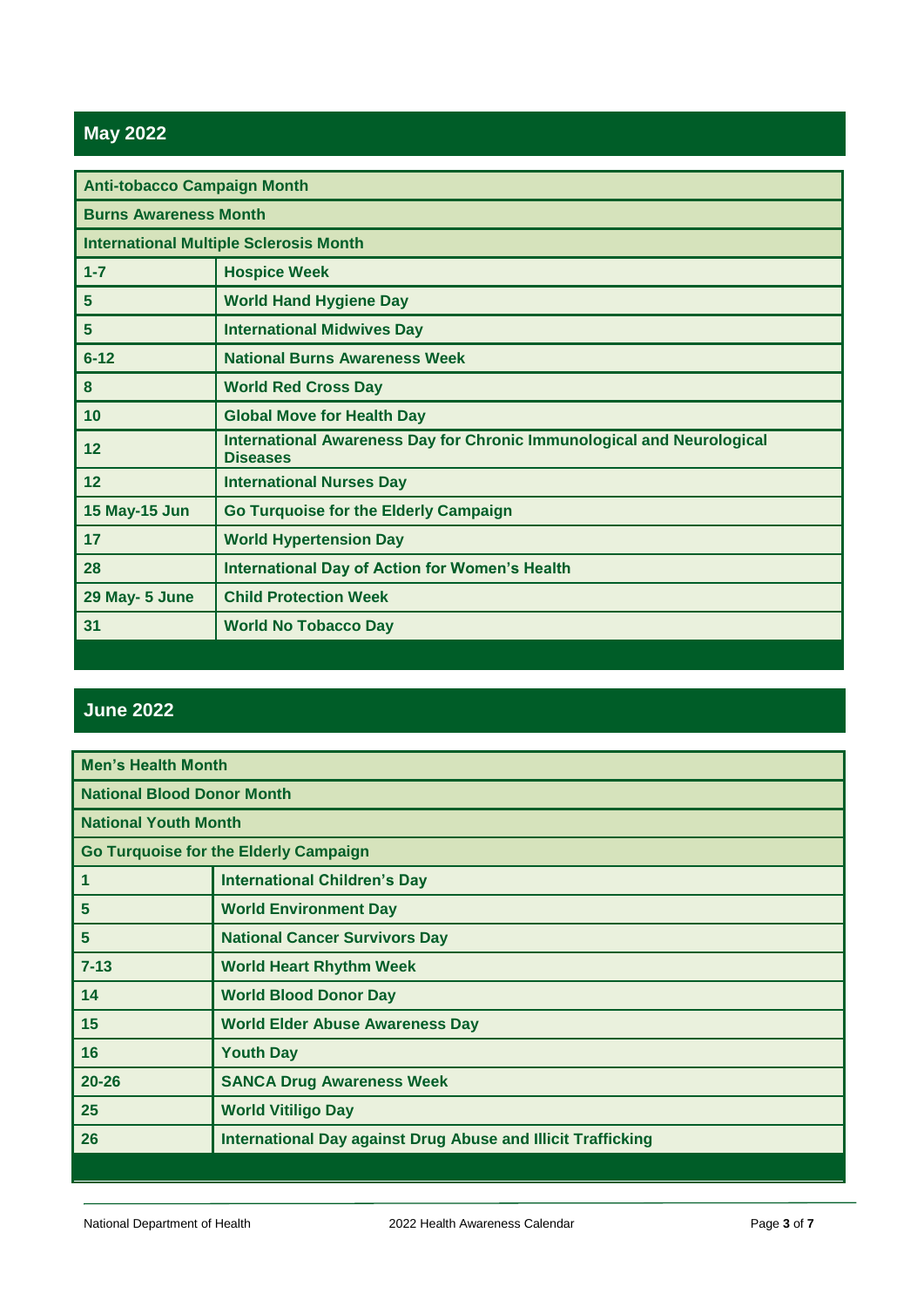## **July 2022**

| <b>Mental Illness Awareness Month</b> |                                         |
|---------------------------------------|-----------------------------------------|
| $ 4-8$                                | <b>Corporate Wellness Week</b>          |
| $\vert$ 11                            | <b>World Population Day</b>             |
| 18                                    | <b>Nelson Mandela International Day</b> |
| $\overline{\phantom{1}}$ 28           | <b>World Hepatitis Day</b>              |
|                                       |                                         |

## **August 2022**

| Bone Marrow Stem Cell Donation and Leukaemia Awareness Month (15 August to 15 October) |                                                                   |
|----------------------------------------------------------------------------------------|-------------------------------------------------------------------|
| <b>National Women's Month</b>                                                          |                                                                   |
| <b>Organ Donor Month</b>                                                               |                                                                   |
| <b>Child Heath Month</b>                                                               |                                                                   |
| $1 - 7$                                                                                | <b>World Breastfeeding Week</b>                                   |
| $1 - 7$                                                                                | <b>Rheumatic Fever and Rheumatic Heart Disease Awareness Week</b> |
| $7 - 13$                                                                               | <b>Polio Awareness Week</b>                                       |
| 9                                                                                      | <b>National Women's Day</b>                                       |
| $12 \overline{ }$                                                                      | <b>International Youth Day</b>                                    |
| 26-31                                                                                  | <b>African Traditional Medicine Week</b>                          |
| 31                                                                                     | <b>African Traditional Medicine Day</b>                           |
|                                                                                        |                                                                   |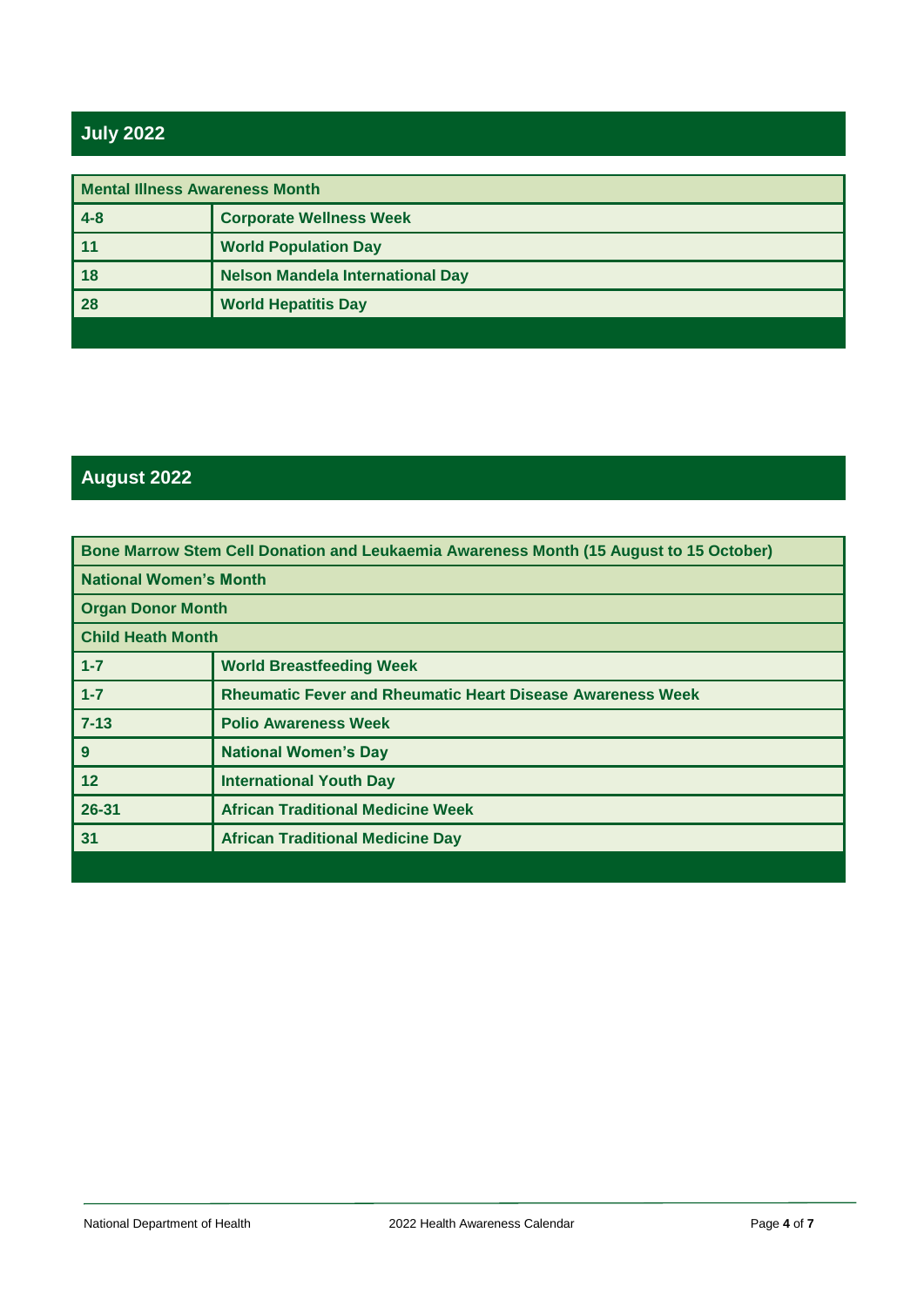### **September 2022**

| <b>Albinism Awareness Month</b>                                                        |                                                              |
|----------------------------------------------------------------------------------------|--------------------------------------------------------------|
| Bone Marrow Stem Cell Donation and Leukaemia Awareness Month (15 August to 15 October) |                                                              |
| <b>Cervical Cancer Awareness Month</b>                                                 |                                                              |
| <b>Childhood Cancer Awareness Month</b>                                                |                                                              |
| Eye Care Awareness Month (20 September to 17 October)                                  |                                                              |
| <b>Muscular Dystrophy Awareness Month</b>                                              |                                                              |
| <b>Heart Awareness Month</b>                                                           |                                                              |
| <b>National Month of Deaf People</b>                                                   |                                                              |
| <b>National Oral Health Month</b>                                                      |                                                              |
| <b>Pharmacy Month</b>                                                                  |                                                              |
| 1 Sept - 31 Oct                                                                        | Human papillomavirus (HPV) vaccination second round          |
| $5-9$                                                                                  | <b>National Kidney Awareness Week</b>                        |
| 9                                                                                      | <b>International Foetal Alcohol Syndrome Day</b>             |
| 10                                                                                     | <b>International Gynaecological Health Day</b>               |
| 14                                                                                     | <b>National Attention Deficit Hyperactivity Disorder Day</b> |
| 16                                                                                     | <b>Sunflower Day</b>                                         |
| 17                                                                                     | <b>World Patient Safety Day</b>                              |
| $19 - 25$                                                                              | <b>World Retina Week</b>                                     |
| 21                                                                                     | <b>World Alzheimer's Day</b>                                 |
| 24                                                                                     | <b>World Retina Day</b>                                      |
| 25                                                                                     | <b>World Pharmacist Day</b>                                  |
| 26                                                                                     | <b>World Environmental Health Day</b>                        |
| 26                                                                                     | <b>World Contraception Day</b>                               |
| 28                                                                                     | <b>World Rabies Day</b>                                      |
| 29                                                                                     | <b>World Heart Day</b>                                       |
|                                                                                        |                                                              |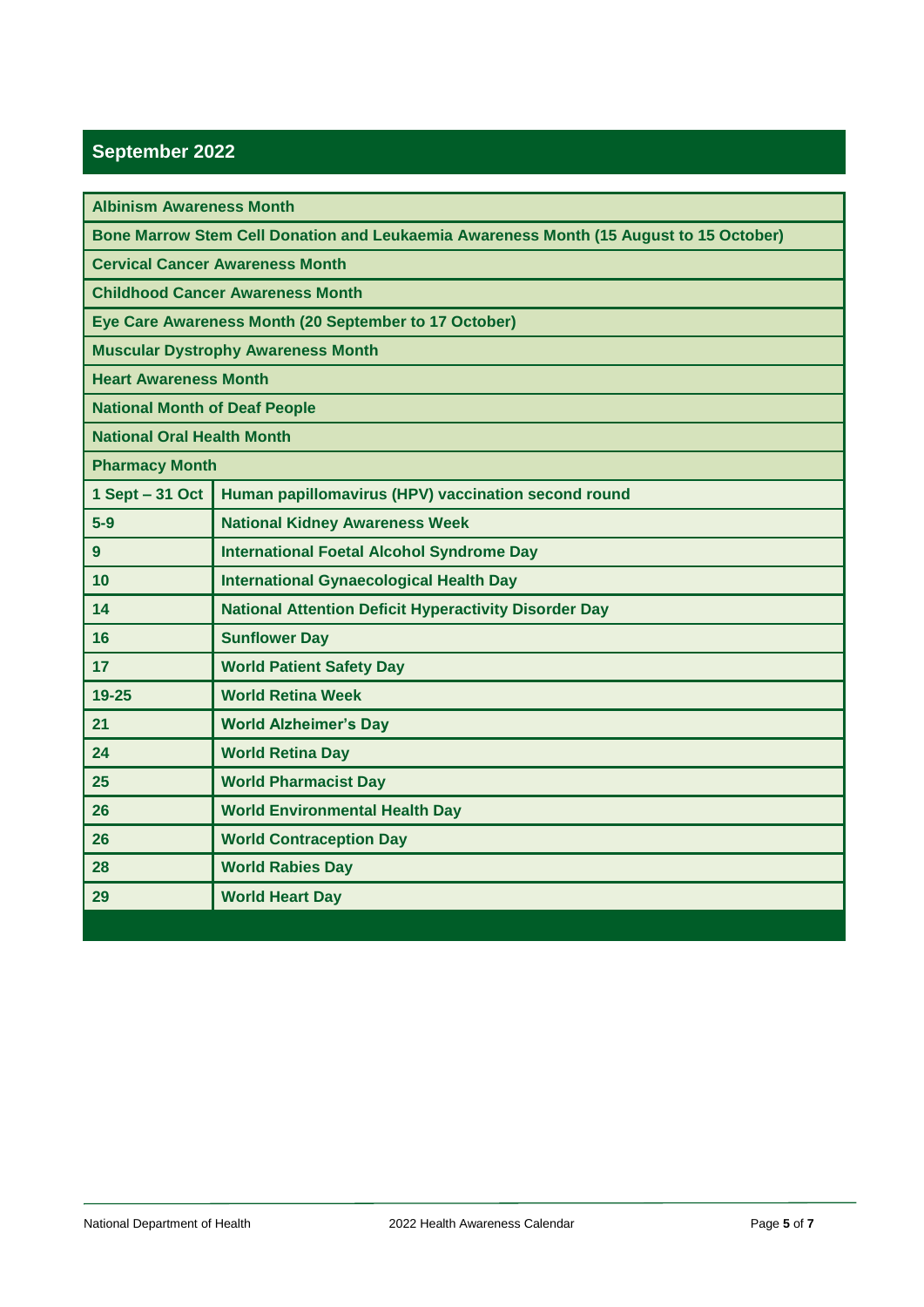#### **October 2022**

| <b>Attention Deficit Hyperactivity Disorder Month</b>                                  |                                                                                                    |
|----------------------------------------------------------------------------------------|----------------------------------------------------------------------------------------------------|
| Bone Marrow Stem Cell Donation and Leukaemia Awareness Month (15 August to 15 October) |                                                                                                    |
| Eye Care Awareness Month (21 September to 18 October)                                  |                                                                                                    |
| <b>Breast Cancer Awareness Month</b>                                                   |                                                                                                    |
| <b>Mental Health Awareness Month</b>                                                   |                                                                                                    |
| $\mathbf{1}$                                                                           | <b>International Day of Older Persons</b>                                                          |
| $4 - 8$                                                                                | <b>Back Care Awareness Week</b>                                                                    |
| 8                                                                                      | <b>World Hospice and Palliative Care Day</b>                                                       |
| $9 - 15$                                                                               | <b>National Nutrition Week</b>                                                                     |
| $9 - 15$                                                                               | National Case Management Week (final confirmation will only be in January 2022<br>about this date) |
| 10                                                                                     | <b>World Mental Health Day</b>                                                                     |
| $10 - 14$                                                                              | <b>School Health Week</b>                                                                          |
| 12                                                                                     | <b>World Arthritis Day</b>                                                                         |
| $12 - 20$                                                                              | <b>World Bone and Joint Week</b>                                                                   |
| 13                                                                                     | <b>International Day for Natural Disaster Reduction</b>                                            |
| 13                                                                                     | <b>World Sight Day</b>                                                                             |
| 15                                                                                     | <b>Global Handwashing Day</b>                                                                      |
| 16                                                                                     | <b>World Food Day</b>                                                                              |
| 16                                                                                     | <b>World Spine Day</b>                                                                             |
| 16                                                                                     | <b>World Restart A Heart Day</b>                                                                   |
| 17                                                                                     | <b>World Trauma Day</b>                                                                            |
| 17                                                                                     | <b>International Day for the Eradication of Poverty</b>                                            |
| 17                                                                                     | <b>National Emergency Medical Services Day</b>                                                     |
| 20                                                                                     | <b>National Down Syndrome Day</b>                                                                  |
| 20                                                                                     | <b>World Osteoporosis Day</b>                                                                      |
| 21                                                                                     | <b>Global lodine Deficiency Disorders Prevention Day</b>                                           |
| 24                                                                                     | <b>World Polio Day</b>                                                                             |
| 23-29                                                                                  | <b>International Lead Poisoning Prevention Week</b>                                                |
| 28 Oct-3 Nov                                                                           | <b>National Stroke Week</b>                                                                        |
| 29                                                                                     | <b>World Stroke Day</b>                                                                            |
| 30                                                                                     | <b>Africa Food and Nutrition Security Day</b>                                                      |
|                                                                                        |                                                                                                    |